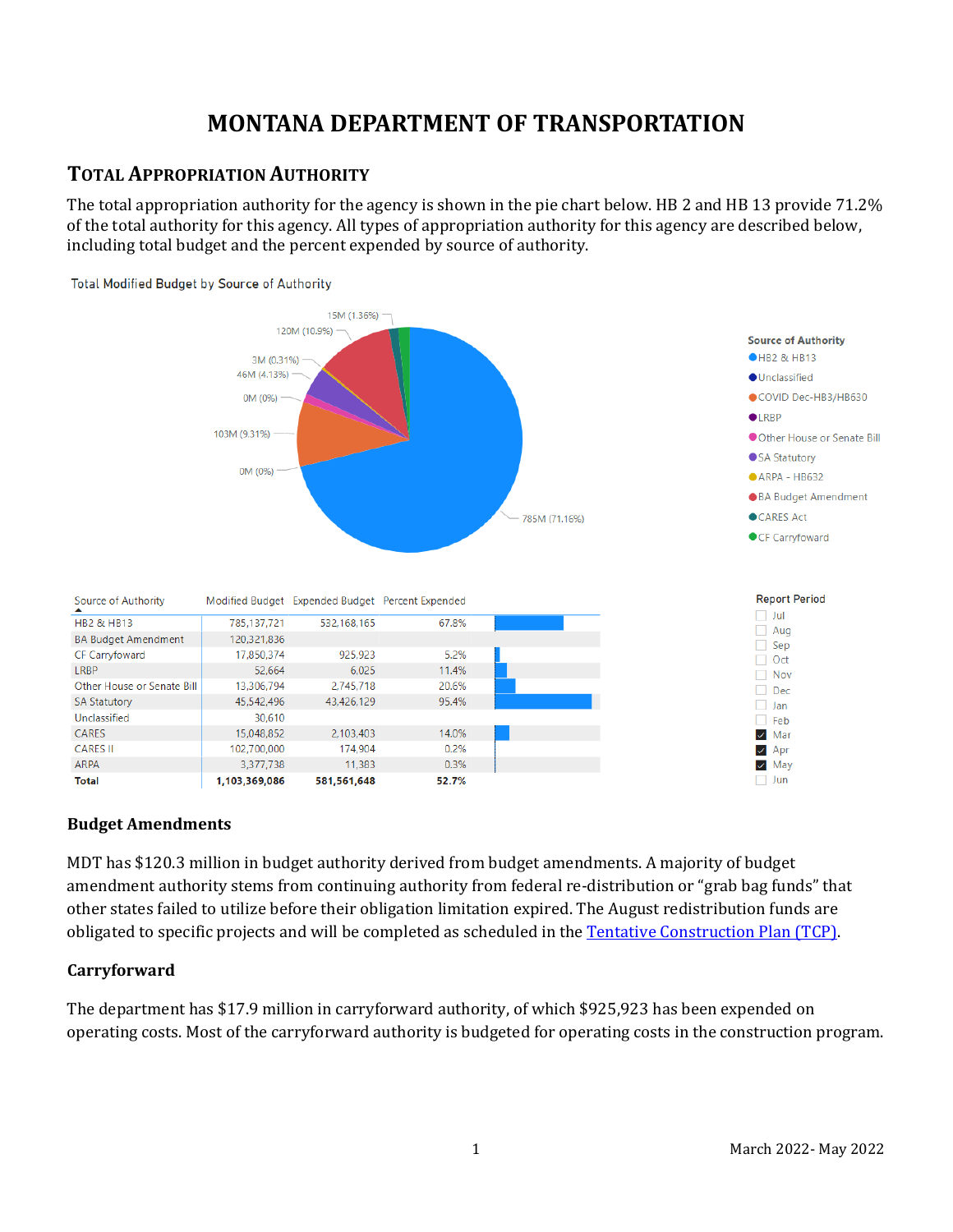#### **Long Range Building Program**

As shown in the chart above, MDT has \$52,664 of authority for an environmental assessment of the Yellowstone Airport terminal, of which \$6,025 has been expended.

#### **Other House or Senate Bill**

The \$13.3 million in authority from other house and senate bills is comprised of HB 10 and HB 5 authority from current and past biennia. The \$2.7 million in expenditures so far this fiscal year have gone to the federal billing system, and toward improving maintenance buildings around the state.

#### **Unclassified**

The department had \$30,610 in workers compensation premium reductions.

#### *COVID-19 Authority*

The following chart is provided to allow the legislature to examine the funding that is available to the agency for COVID-19 impacts.



COVID Established Budget, COVID Continuing Budget, and COVID Expenditures by Fiscal Year

● COVID Established Budget ● COVID Budget Cont. ● COVID Expenditures

Coronavirus Aid, Relief, and Economic Security (CARES) Act I funding was split primarily between the aeronautics division and the transit program in the rail, transit, and planning (RTP) division. So far in FY 2022,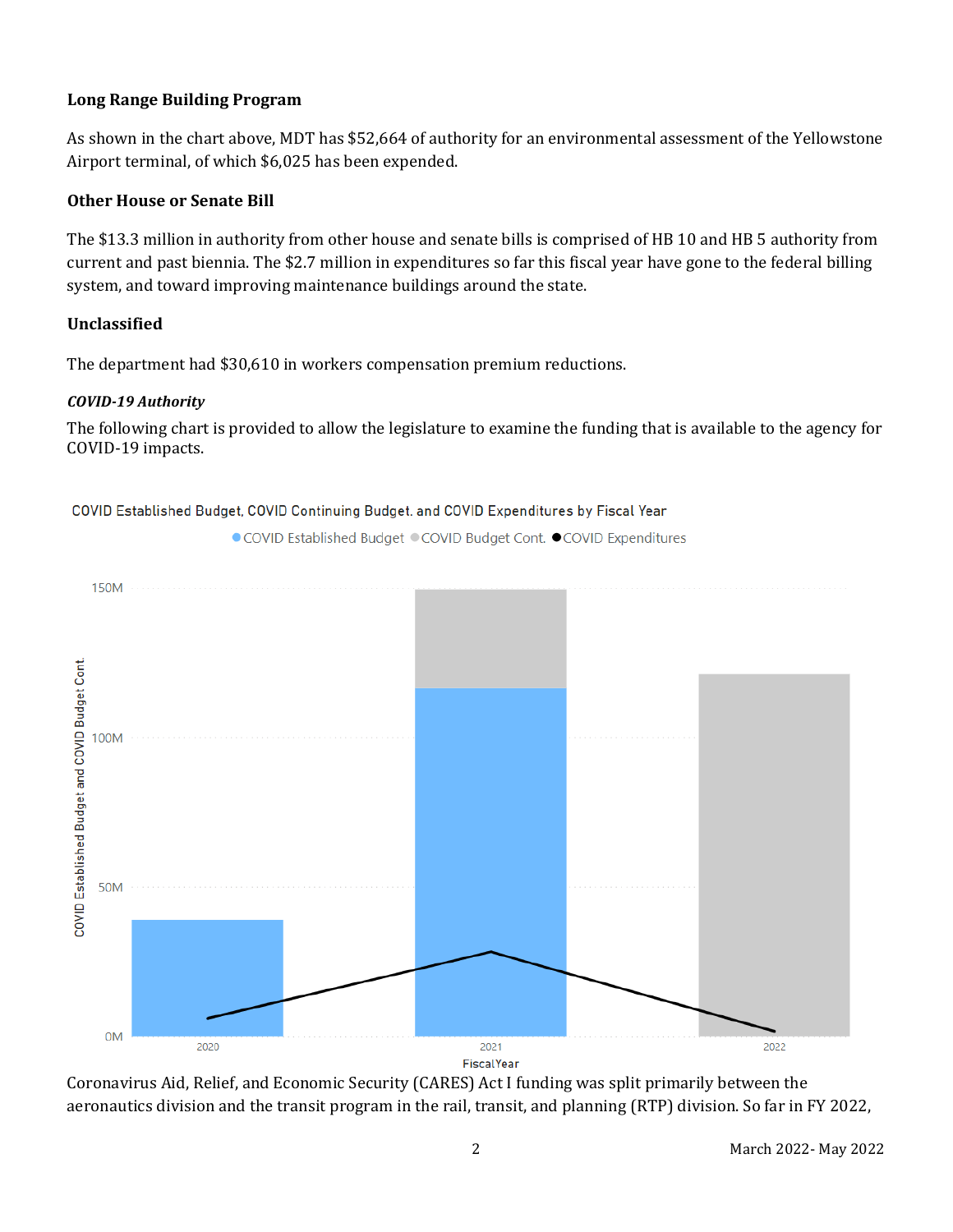MDT has used \$2.1 million of this appropriation. The aeronautics division expended \$325,397 for operations and maintenance of two state-owned airports. RTP expended \$1.8 million, mostly on grants.

CARES Act II funding from HB 630 is split between the construction and maintenance programs and will be used primarily for contactor payments. Currently, \$174,904 has been spent. However, \$16.0 million in maintenance contracts have been awarded.

American Rescue Plan Act (ARPA) funding from HB 632 provides roughly \$600,000 to the aeronautics program for personal services and operating costs at state-owned airports, of which \$11,383 has been expended. The bill also provides \$2.8 million to the transit program for grants and administration costs. There have been no transit-related expenditures of these funds yet in FY 2022.

### **Statutory Appropriations**

MDT has expended \$43.4 million or 95.4% of its \$45.5 million statutory appropriation authority. Statutory appropriation authority for MDT includes distributions of gasoline taxes to local and tribal governments and federal debt service payments. The appropriation authority includes an estimated \$17.9 million for the Bridges and Road Safety and Accountability Act (BaRSAA), of which \$17.5 million has been expended. BaRSAA funds may exceed the estimate for the fiscal year, in which case distribution will be higher than the estimate. Tribal distributions total \$6.4 million, of which \$5.9 million has been expended. Smaller statutory appropriations include appropriations for shared use paths, anti-littering signs, Highway 93 debt service, and rural technical assistance.

### **Proprietary**

The MDT's budget includes three programs supported with non-budgeted proprietary funding, including the state motor pool, the equipment program, and the Yellowstone Airport. The state motor pool budget of \$8.2 million is 51.5% expended. The equipment program budget of \$34.0 million is 84.6% expended. The Yellowstone airport appropriation of \$813,211 is 7.8% expended.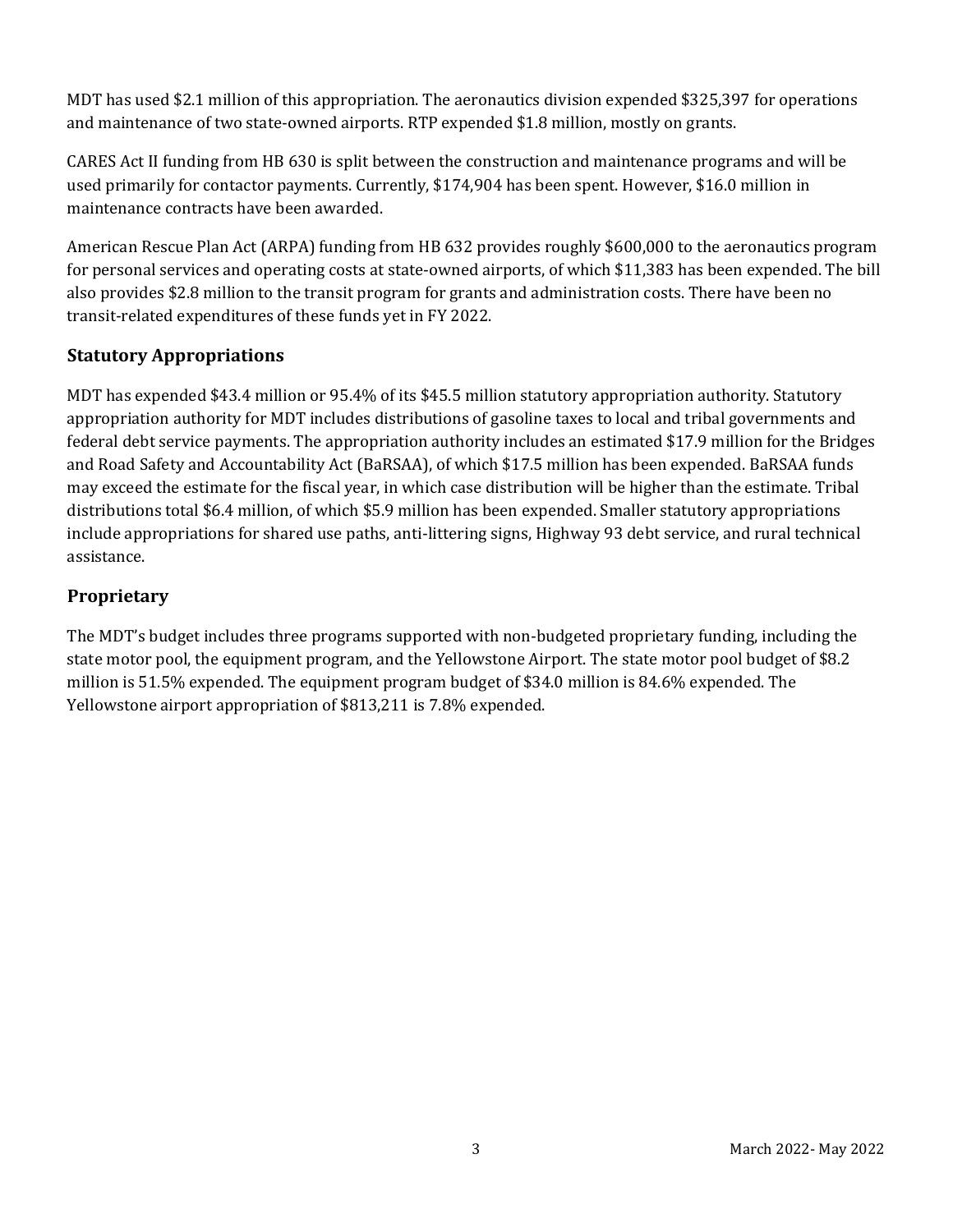# **HB 2 BUDGET MODIFICATIONS**

The following chart shows the HB 2 budget as passed by the legislature, including the pay plan, and the HB 2 modified budget through May 31, 2022. Net modifications to the budget include operating plan changes from one expenditure account to another, program transfers, reorganizations, and agency transfers of authority. The positive modifications and negative modifications are shown by program, expenditure account, and fund type.

| Legislative Budget Compared to Modified Budget - HB 2 Only |                                 |                                |                          |  |  |  |  |  |
|------------------------------------------------------------|---------------------------------|--------------------------------|--------------------------|--|--|--|--|--|
| Agency Name                                                | March Modified<br><b>Budget</b> | June Modified<br><b>Budget</b> | <b>Net Modifications</b> |  |  |  |  |  |
| $\Box$ Department of Transportation                        | 785,164,152                     | 785,137,721                    | $-26,431$                |  |  |  |  |  |
| AERONAUTICS PROGRAM                                        | 9.871.468                       | 9.871.397                      | $-71$                    |  |  |  |  |  |
| <b>GENERAL OPERATIONS PROGRAM</b>                          | 34,811,187                      | 35,051,283                     | 240.096                  |  |  |  |  |  |
| <b>HIGHWAYS &amp; ENGINEERING</b>                          | 546,251,357                     | 545,912,100                    | $-339,257$               |  |  |  |  |  |
| <b>MAINTENANCE PROGRAM</b>                                 | 143.529.339                     | 143,603,010                    | 73.671                   |  |  |  |  |  |
| <b>MOTOR CARRIER SERVICES</b>                              | 12,865,180                      | 12,864,708                     | $-472$                   |  |  |  |  |  |
| <b>RAIL TRANSIT &amp; PLANNING</b>                         | 37,835,621                      | 37,835,223                     | $-398$                   |  |  |  |  |  |
| Total                                                      | 785.164.152                     | 785, 137, 721                  | $-26.431$                |  |  |  |  |  |

| Acct & LvI 1 DESC                              | March Modified<br><b>Budget</b> | June Modified<br>Budget | <b>Net Modifications</b> |  |
|------------------------------------------------|---------------------------------|-------------------------|--------------------------|--|
| $\boxplus$ 61000 Personal Services             | 173,376,349                     | 173,349,918             | $-26,431$                |  |
| $\boxplus$ 62000 Operating Expenses            | 567,380,399                     | 567,383,526             | 3.127                    |  |
| $\boxplus$ 63000 Equipment & Intangible Assets | 5,858,140                       | 5,156,536               | -701.604                 |  |
| $\boxplus$ 64000 Capital Outlay                | 12,956,865                      | 12,956,865              |                          |  |
| $\boxplus$ 66000 Grants                        | 23,792,643                      | 24.337.940              | 545.297                  |  |
| $\boxplus$ 68000 Transfers-out                 | 1,799,756                       | 1,952,936               | 153.180                  |  |

| Fund Type                          | March Modified<br>Budget | June Modified<br><b>Budget</b> | Net Modifications |  |
|------------------------------------|--------------------------|--------------------------------|-------------------|--|
| $\boxplus$ 02 State/Other Spec Rev | 272.757.097              | 272.650.739                    | -106.358          |  |
| $\boxplus$ 03 Fed/Other Spec Rev   | 512.407.055              | 512,486,982                    | 79.927            |  |

In net modifications department wide, the MDT has had a total of reduction of (\$26,431). This is primarily due to workers compensation reductions when workers' compensation premiums are lower than the previous year, state agencies shall reduce personal services appropriations by the amount of the premium reduction. To track the changes in appropriation authority, total appropriations are not reduced, instead the Governor's Office of Budget and Program Planning (OBPP) requires state agencies to:

- Reduce HB 2, statutory, and proprietary appropriations
- Create a separate offsetting entry on the financial statements in the same amount using an identifying number for workers' compensation entries

The offsetting entries are identified as "frozen" appropriations, which means the appropriations will not be spent unless authorized by OBPP.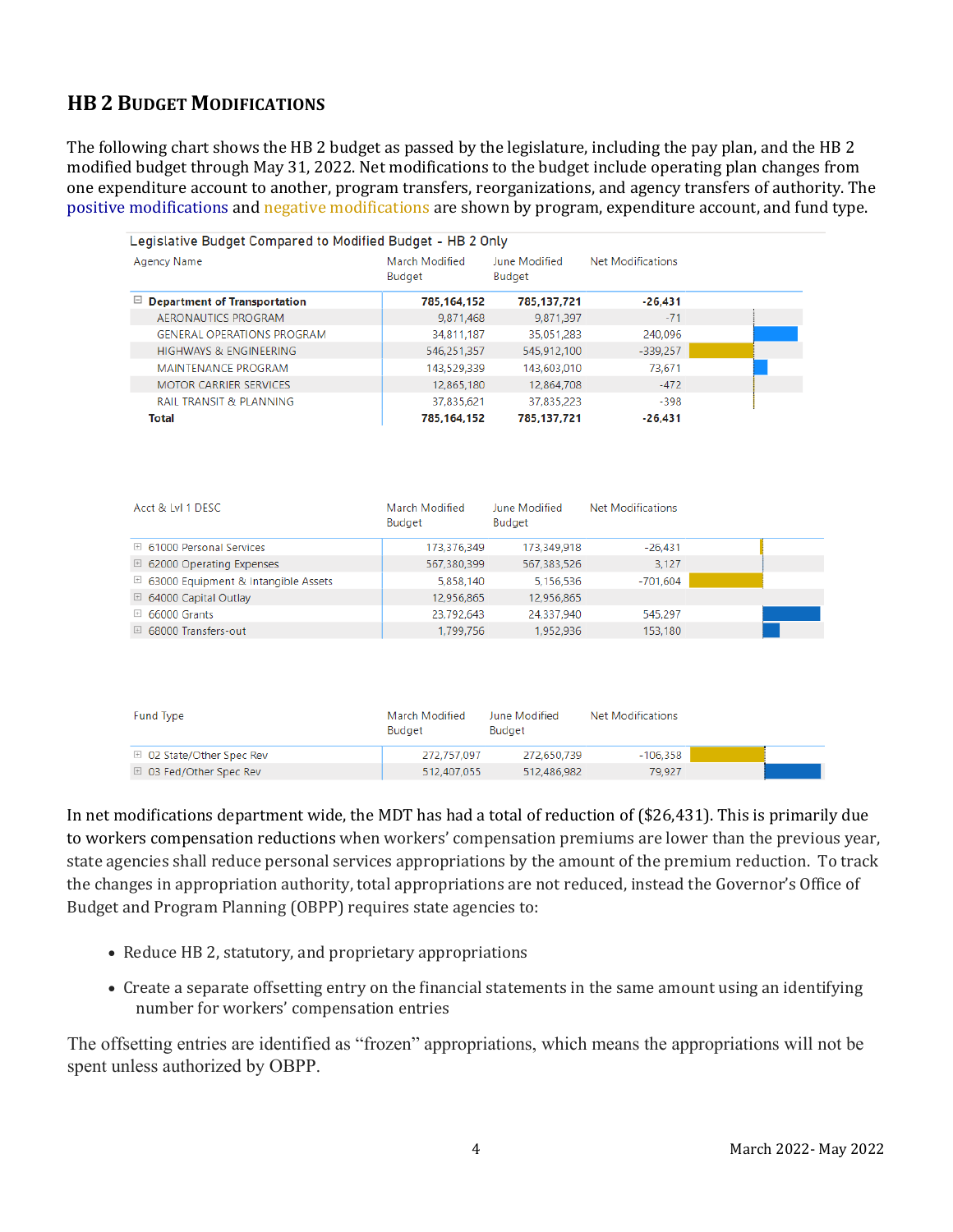Several other budget modifications that net to zero include: Transfers of 5.00 FTE from the construction program to operations in order to align the positions with the division responsible for the work. 1.00 FTE was transferred from construction to maintenance, so each program can have a dedicated unmanned aerial system (UAS) position, and an adjustment moved a total of \$695,297 from operating costs and equipment to grants and transfers-out within the rail, transit, and planning program. A chart of this movement is in the personal services section of the report.

# **HB 2 APPROPRIATION AUTHORITY**

The following chart shows the appropriated budget for the agency compared to expenditures through May 31, 2022.



|       | Program Name                      |             | Modified Budget Expended Budget Percent Expended |       |
|-------|-----------------------------------|-------------|--------------------------------------------------|-------|
| $+$   | <b>AERONAUTICS PROGRAM</b>        | 9,871,397   | 1,213,594                                        | 12.3% |
| $\pm$ | <b>GENERAL OPERATIONS PROGRAM</b> | 35,051,283  | 27,574,792                                       | 78.7% |
|       | $\boxplus$ HIGHWAYS & ENGINEERING | 545,912,100 | 328,151,532                                      | 60.1% |
| $\pm$ | <b>MAINTENANCE PROGRAM</b>        | 143,603,010 | 103,089,504                                      | 71.8% |
| $+$   | <b>MOTOR CARRIER SERVICES</b>     | 12,864,708  | 8,895,716                                        | 69.1% |
|       | <b>Total</b>                      | 785,137,721 | 488,467,302                                      | 62.2% |

Through May, MDT expended \$488.5 million or 62.2% of the modified HB 2 authority. Lower levels of spending in equipment, capital outlay, grants, and transfers-out are not unusual at this point in the fiscal year as many of the activities that fall within these expenditure categories occur at the end of the fiscal year.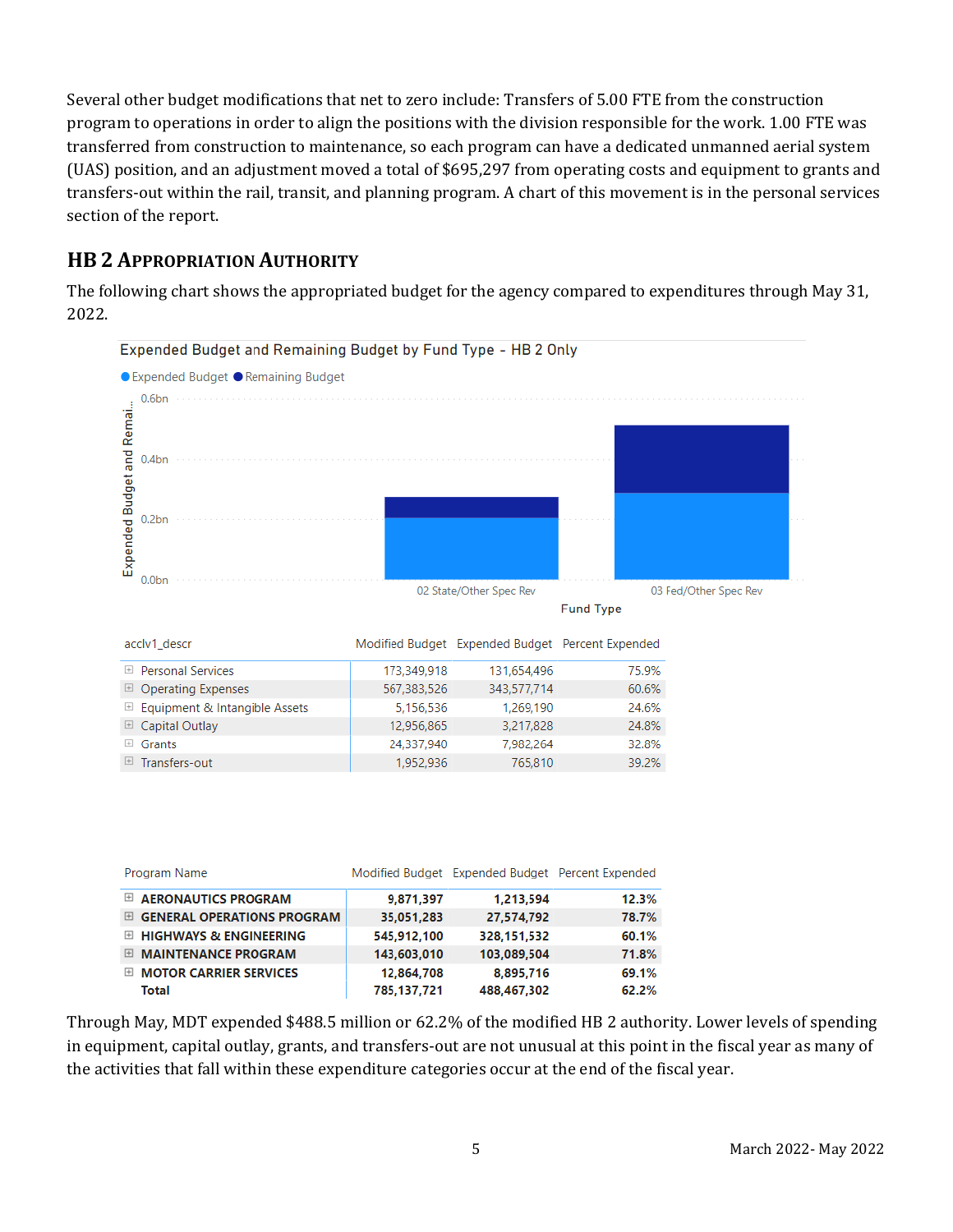The aeronautics program has historically had inconsistencies in federal funding for the grant program, which has been exacerbated by pandemic funding that has been directly granted to many small airports.

# **Personal Services**

The following chart shows the filled and vacant HB 2 FTE within the agency as of May 31, 2022.



The agency's HB 2 personal services budget for FY 2022 totals \$173.3 million, of which \$131.7 million or 75.9% has been expended. As of May 1, 2022, the agency has 241.37 vacant FTE. The majority of vacancies are in the construction and maintenance programs, both of which have a large number of seasonal positions which are vacant at this time.

MDT is experiencing recruiting difficulties for seasonal employees in the maintenance program and permanent employees in the construction program due to economic and labor market conditions. Agency-wide hour utilization is 93.7%. In FY 2022, 714 positions received longevity pay raises, 403 positions received career ladder adjustments, 91 positions received pay changes for various other reasons including but not limited to reclassification, training assignments, demotion, and correction of inaccurate pay. One position was transferred from the general operations program to motor carrier services; four positions were transferred from construction to general operations, and one from construction to maintenance.

#### **Total FTE**

The agency has 2,016.27 FTE funded with HB 2. The state motor pool and equipment programs are proprietary programs and are funded with proprietary funds. Each program is staffed as follows:

- General Operations 180.80 FTE
- Construction Program 861.72 FTE
- Maintenance Program 742.55 FTE
- State Motor Pool 6.00 FTE
- Equipment Program 123.00 FTE
- Motor Carrier Services 124.44 FTE
- Aeronautics Program 9.00 FTE
- Rail, Transit, and Planning 97.76 FTE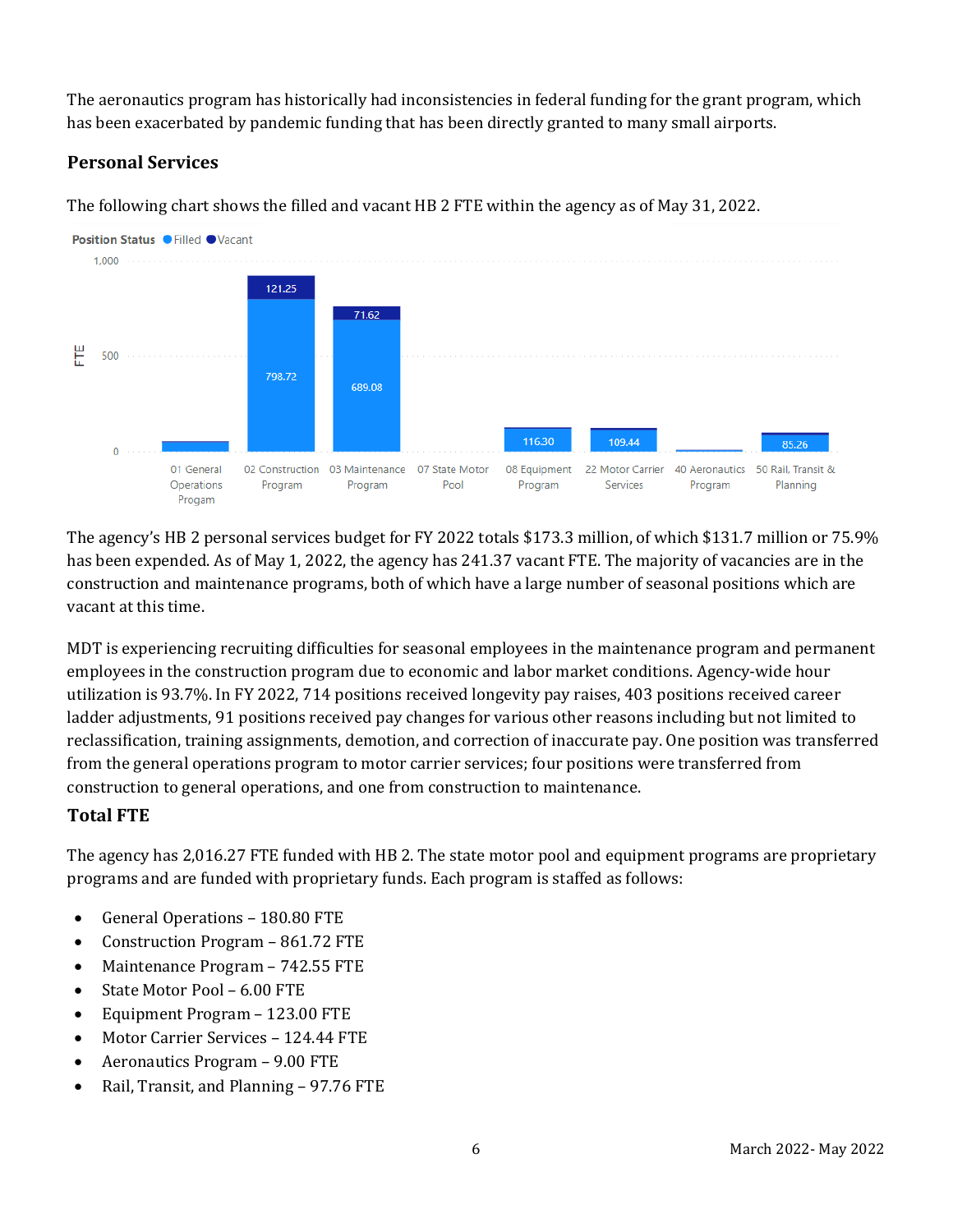### **Next Steps for Personal Services Reporting**

In upcoming Quarterly Financial Reports, the LFD will begin the process of a more comprehensive look at personal services. The LFD will compare two executive "snapshots" -- July 2020 and July 2022. The analysis will identify adjustments adopted by the legislature in 2021 and modifications made by the agencies, within the confines of budget law.

The September Quarterly Financial Report will provide the complete comparison from July 2020 to July 2022. Ultimately, the analysis will result in a description of all the components that will be part of the executive's decision package one (DP 1) 2025 biennium budget request. This work will prepare legislators for budget deliberations in the 2023 session. For a review of how DP 1 works and snapshot components, please read this [short brochure](https://montana.maps.arcgis.com/apps/Cascade/index.html?appid=23095fcf15754f4fb38b63c58a884b97) from 2019. This story map was created with the Story Map Cascade application in ArcGIS Online.

# **OTHER ISSUES**

### **Information Technology Project Expenditures**



| Large Information Technology Projects<br>Original and Revised Budgets |           |            |           |  |  |  |  |
|-----------------------------------------------------------------------|-----------|------------|-----------|--|--|--|--|
| Change from<br>Original<br>Revised                                    |           |            |           |  |  |  |  |
| <b>Original Budget</b><br>Project<br><b>Budget</b><br><b>Budget</b>   |           |            |           |  |  |  |  |
| <b>Federal Billing Project</b>                                        | 5.964.440 | 10.160.640 | 4.196.200 |  |  |  |  |
| Program & Project Management System (PPMS)                            | 2.972.349 | 2.972.349  |           |  |  |  |  |
| <b>Bridge Management</b>                                              | 1.336.800 | 1.394.800  | 58,000    |  |  |  |  |
| <b>CADD Platform Software Implementation</b>                          | 1.505.763 | 1.505.763  |           |  |  |  |  |
| Montana Reference Network Pilot Migration                             | 912.989   | 670.000    | (242.989) |  |  |  |  |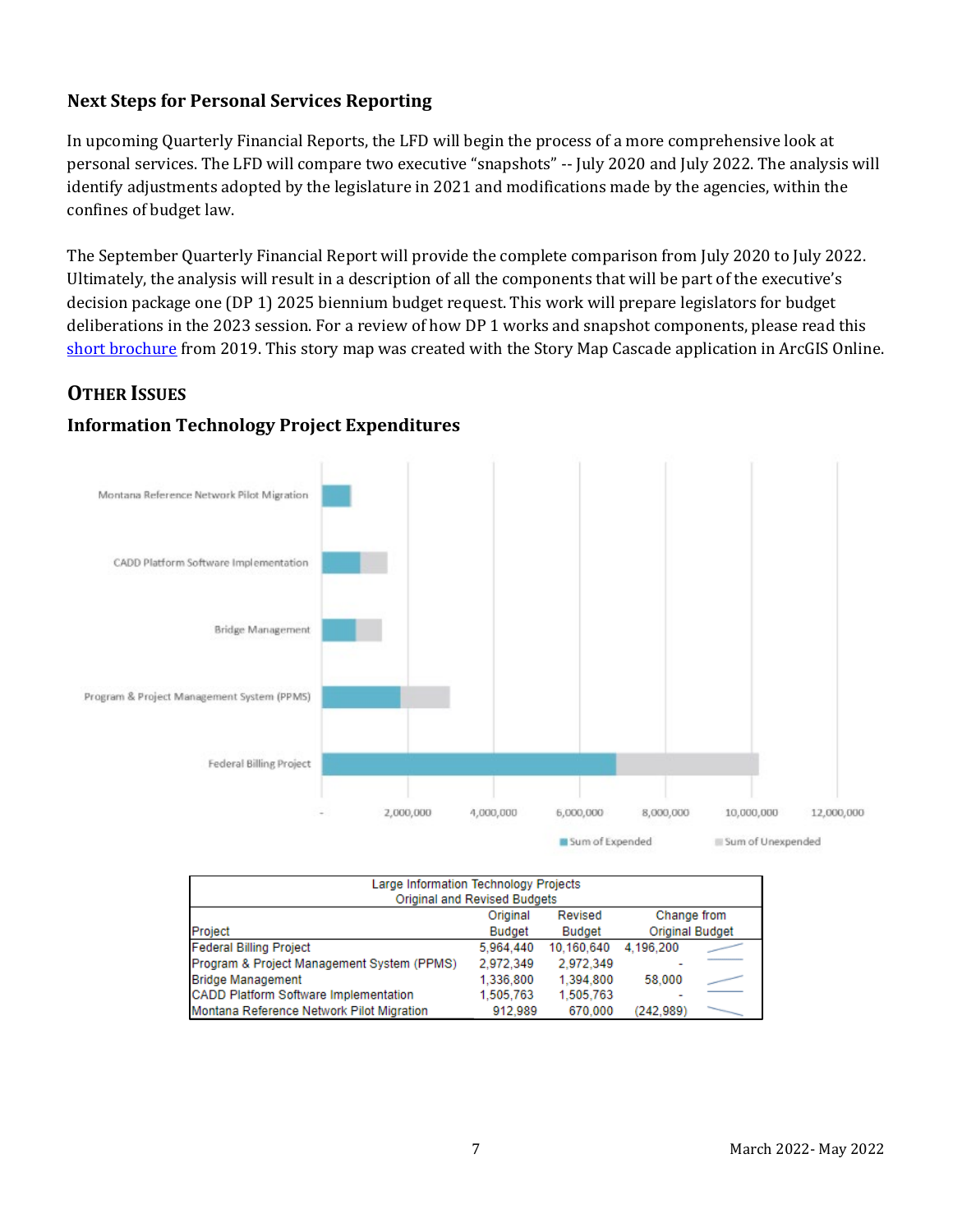| Large Information Technology Projects<br>Original and Revised Delivery Date |           |                      |                    |       |                               |  |
|-----------------------------------------------------------------------------|-----------|----------------------|--------------------|-------|-------------------------------|--|
|                                                                             | Start     | Original             | Revised            |       | Change from                   |  |
| Project                                                                     | Date      | <b>Delivery Date</b> | elivery Dat        |       | <b>Original Delivery Date</b> |  |
| <b>Federal Billing Project</b>                                              | 10/1/2019 |                      | 8/2/2021 9/30/2022 | 63.2% |                               |  |
| Program & Project Management System (PPMS)                                  | 6/24/2019 |                      | 9/7/2021 7/26/2023 | 85.2% |                               |  |
| <b>Bridge Management</b>                                                    | 4/29/2021 | 9/1/2022 N/A         |                    | 0.0%  |                               |  |
| <b>CADD Platform Software Implementation</b>                                | 8/2/2021  | 9/2/2022 N/A         |                    | 0.0%  |                               |  |
| Montana Reference Network Pilot Migration                                   | 2/28/2022 | 3/11/2022 N/A        |                    | 0.0%  |                               |  |

The program and project management system (PPMS) is used to create and manage all parts of the project management and nomination process for the Federal Highway Administration (FHWA). This project is currently on hold. The vendor underestimated the complexity and time to complete the project. The timeline has been adjusted.

The federal billing project was originally planned in order to satisfy billing requirements of the FHWA. However, the project was re-scoped when it was discovered that in order to make the project costing module effective, the system needed to become an enterprise and HR solution in order to capture all costs.

Bridge Management –The BrM (Bridge Structure Management System) is used to track and report system-wide conditions and perform analysis that supports bridge funding decisions. The project is on track to be completed in FY 2023.

CADD –The CADD (Computer Assisted Design and Drafting System) is a platform software tool that used 3D modeling and data intelligence to create high quality, high performing infrastructure designs with conceptual and detailed design tools, integrated analysis, visualization and simulation. The project is on track to be completed 9/2/2022.

Montana Reference Network Pilot Migration - The Montana Real-Time Network (MTRN) Project that began in January 2021 is an initiative to conclude the pilot and implement a full statewide network of global positioning system (GPS) stations across the state of Montana to collect, process and use global positioning data in realtime.

# **Update on Decision Packages Approved by the 2021 Legislature**

DP 201 - Software Licensing, Maintenance, & Implementation –The legislature adopted an adjustment of \$1,176,520 in FY 2022 and \$525,548 in FY 2023 of state and federal special revenue funds to fund multiple software implementations in the engineering division.

To date, several programs have been licensed and/or upgraded with this additional appropriation, including computer aided design and drafting (CADD), AASHTOware bridge management system (BRM), bridge design (BRD), and Numetrics.

DP 202 - NBI Bridge Inspection Program – The legislature adopted an increase of \$646,196 in FY 2022 and \$620,033 in FY 2023 in state and federal special revenue funds and 7.00 FTE for the bridge inspection program in order to meet National Bridge Inspection (NBI) Standards.

Three positions have been filled with the remainder in recruiting/hiring process. The most recent job posting that closed 5/13/22 included multiple positions.

DP 203 - Bridge Load Rating & Overweight Permit Analysis – The legislature adopted an increase of \$319,182 in FY 2022 and \$308,147 in FY 2023 in state and federal special revenue funds and 3.00 FTE to enable the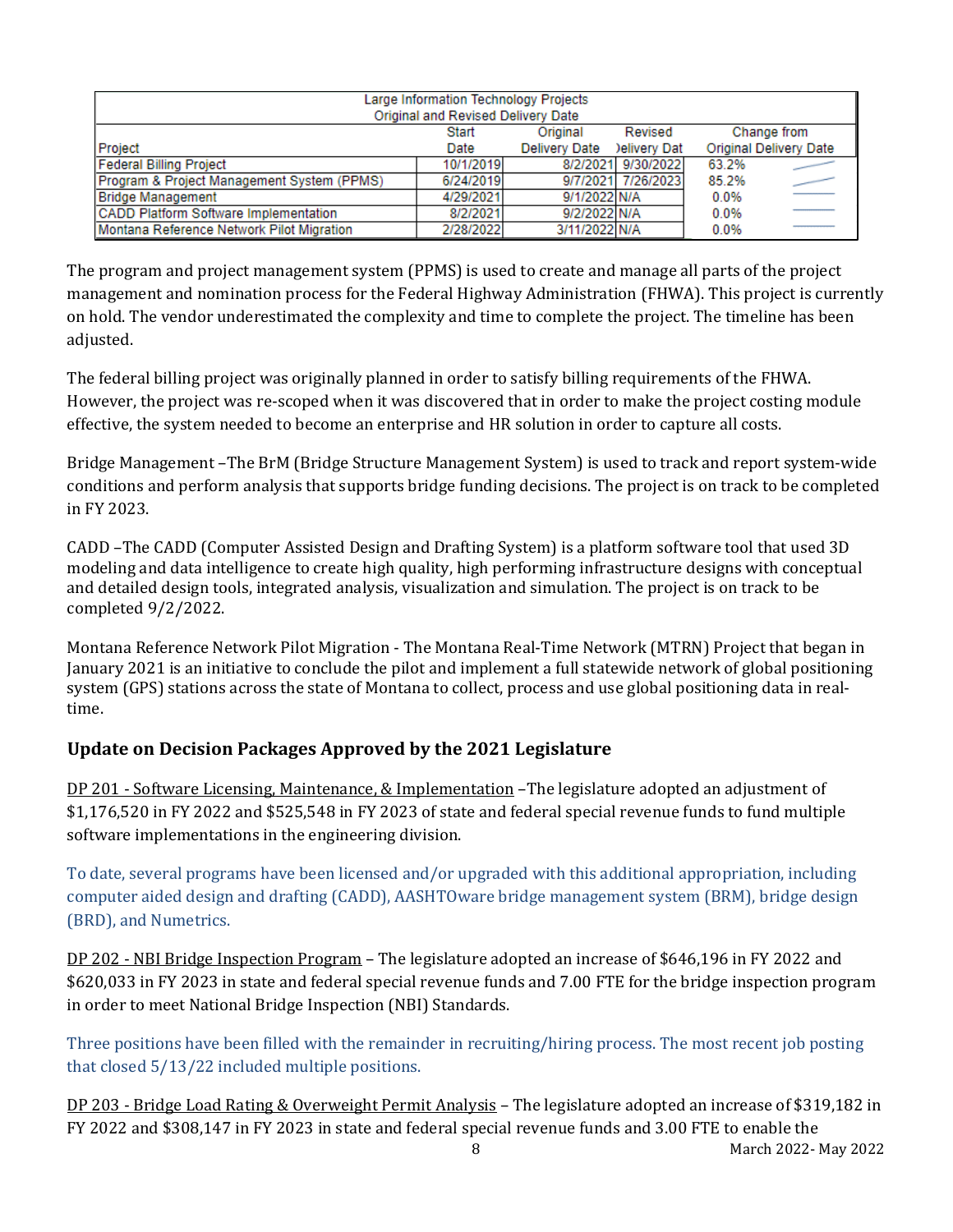department to maintain compliance with NBI performance metrics and to respond to the commercial vehicle permit demands by adding adequate staff to complete load rating and overweight vehicle analysis for more than 4,500 publicly owned bridges statewide.

#### Classification for the new FTE was completed on 5/7/2022. The positions are currently in recruiting process.

DP 204 - Construction Bridge Reviewer FTEs – The legislature adopted an increase of \$206,966 in FY 2022 and \$199,504 in FY 2023 in state and federal special revenue funds and 2.00 FTE to provide construction oversight, direct training, and support of MDT's bridge construction program.

#### Both positions were filled in August 2021.

DP 205 - Partnering Program-The legislature adopted an appropriation of \$206,400 in FY 2022 and \$198,944 in FY 2023 in state and federal special revenue and 2.00 FTE to develop and support MDT's future partnering program. There are about 150 projects let a year that will have either Level 1 partnering facilitation or Level 2 partnering facilitation.

#### Both positions were filled in March 2022.

DP 206 - Utility Permitting Administration System (UPAS) – The legislature adopted an appropriation of \$147,314 in FY 2022 and \$141,611 in FY 2023 in state special revenue and 2.00 FTE. This will support a new electronic permitting system. The electronic permitting module will allow utility owners to apply for and receive approval within three days, compared to two to four weeks with the paper process. This as-built requirement will allow MDT to manage utilities' locations within the state's right-of-way.

#### Both positions were filled in August and September 2021.

DP 207 - Unmanned Aerial System (UAS) Program – The legislature adopted an appropriation of \$313,104 in FY 2022 and \$301,920 in FY 2023 in state and federal special revenue funds to provide 3.00 FTE and funding for MDT's future UAS Program.

This is a new program within the department. These new positions are currently in the development process and will be posted upon completion.

DP 208 - Consultant Design (RST/OTO) –The legislature adopted a one-time-only and restricted increase of \$10.3 million in FY 2022 and in FY 2023 in state and federal special revenue funds to the construction program to support consultant design. Due to increasing use of consultants used for design-related issues, loss of FTE, or specialization of contracts/work, additional funding was needed. This budget category has experienced shortfalls in recent fiscal years and may continue to do so without an ongoing funding solution.

#### The additional \$10.3 million in appropriation for FY 2023 has been expended in full.

DP 210 - Broadband Infrastructure Deployment – The legislature adopted an appropriation of \$100,985 in FY 2022 and \$97,255 in FY 2023 in state and federal special revenue funds and 1.00 FTE to support compliance with the federal MOBILE NOW Act. This requires State DOT's to have a broadband utility coordinator responsible for facilitating infrastructure right-of-way (ROW) efforts within the state. This FTE will assist with establishing a registration process for broadband infrastructure and work with broadband infrastructure entities regarding installation of broadband utilities in the right-of-way applicable federal-aid highway projects.